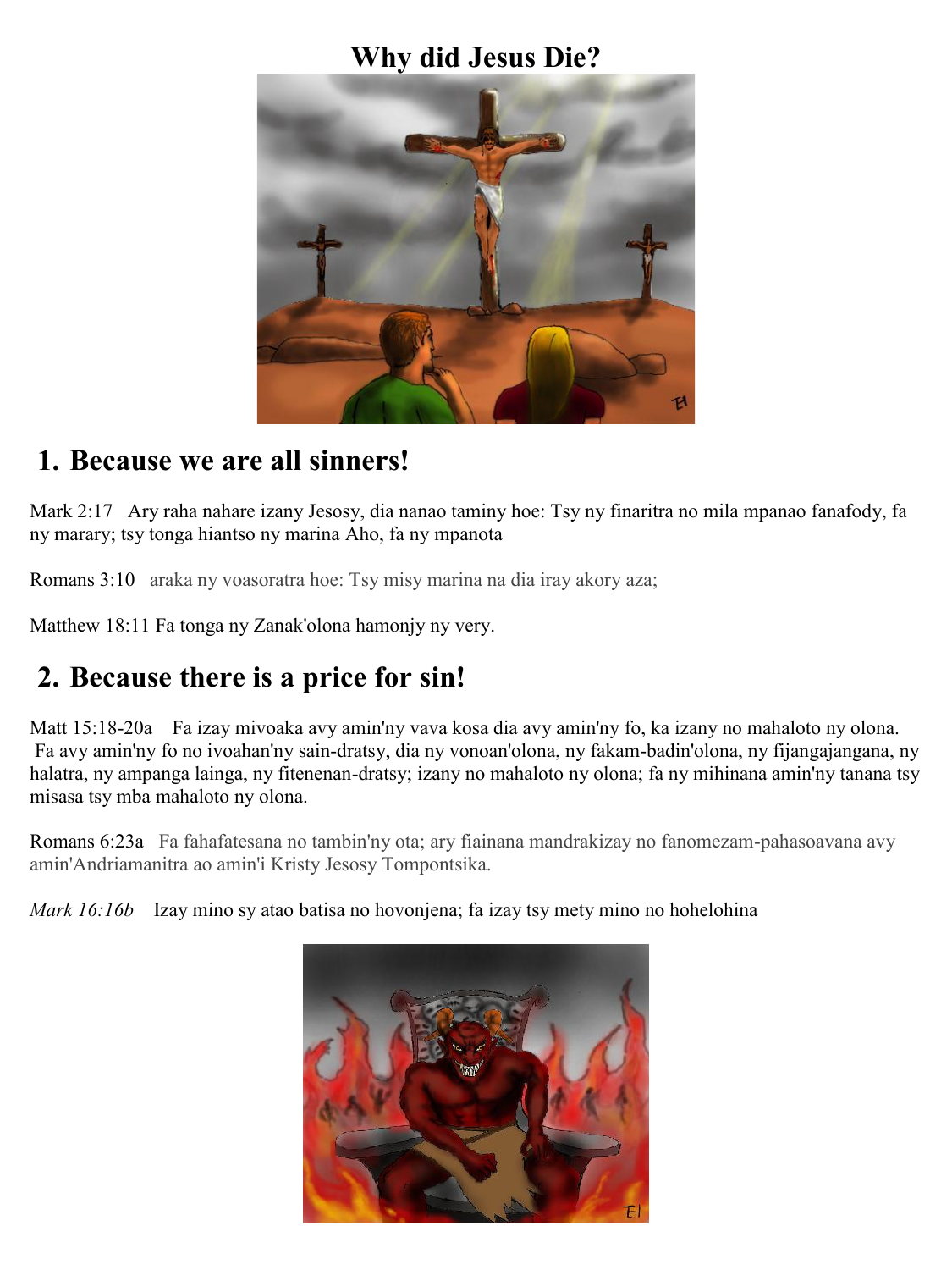#### **There is a price for sin!**

## **3. Because Jesus died and paid for our sins on the cross!**

Matthew 1:21 ka hiteraka Zazalahy izy, ary ny anarany hataonao hoe Jesosy; fa Izy no hamonjy ny olony ho afaka amin'ny fahotany.

**Romans 5:8** Fa Andriamanitra mampiseho ny fitiavany antsika, fa fony mbola mpanota isika, dia maty hamonjy antsika Kristy.

John 3:16 Fa toy izao no nitiavan'Andriamanitra izao tontolo izao: nomeny ny Zanani-lahy Tokana, mba tsy ho very izay rehetra mino Azy, fa hanana fiainana mandrakizay.

Matthew 18:11 Fa tonga ny Zanak'olona hamonjy ny very.

## **4. Salvation is a free gift, not by good works. You must take God's word for it, and trust Jesus alone!**

Acts 4:12 Ary tsy misy famonjena amin'ny hafa; fa tsy misy anarana hafa ambanin'ny lanitra nomena ny olona izay hahazoantsika famonjena.

Ephesians 2:8-9 Fa fahasoavana no namonjena anareo amin'ny finoana; ary tsy avy aminareo izany, fa fanomezana avy amin'Andriamanitra; tsy avy amin'ny asa, fandrao hisy hirehareha.

Titus 3:5 dia tsy avy tamin'ny asa amin'ny fahamarinana izay nataontsika, fa araka ny famindram-po kosa no namonjeny antsika, tamin'ny fanasan'ny fiterahana indray sy ny fanavaozan'ny Fanahy Masina,

# **5. We must put our faith and trust in Christ alone!**

Mark 9:23 Fa hoy Jesosy taminy: Hainao hoe? Ny zavatra rehetra dia hain'ny mino.

Mark 1:15 ka nanao hoe: Efa tonga ny fotoana, ka efa akaiky ny fanjakan'Andriamanitra; mibebaha ianareo ka minoa ny filazantsara.

Mark 10:15 Lazaiko aminareo marina tokoa: Na zovy na zovy no tsy handray ny fanjakan'Andriamanitra tahaka ny zaza, dia tsy ho tafiditra aminy akory.

. Romans 10:9-10,13 satria raha manaiky an'i Jesosy ho Tompo amin'ny vavanao ianao ary mino amin'ny fonao fa Andriamanitra efa nanangana Azy tamin'ny maty, dia hovonjena ianao. Fa amin'ny fo no inoana hahazoana fahamarinana, ary amin'ny vava no anekena hahazoana famonjena. Fa izay rehetra miantso ny anaran'ny Tompo no hovonjena.